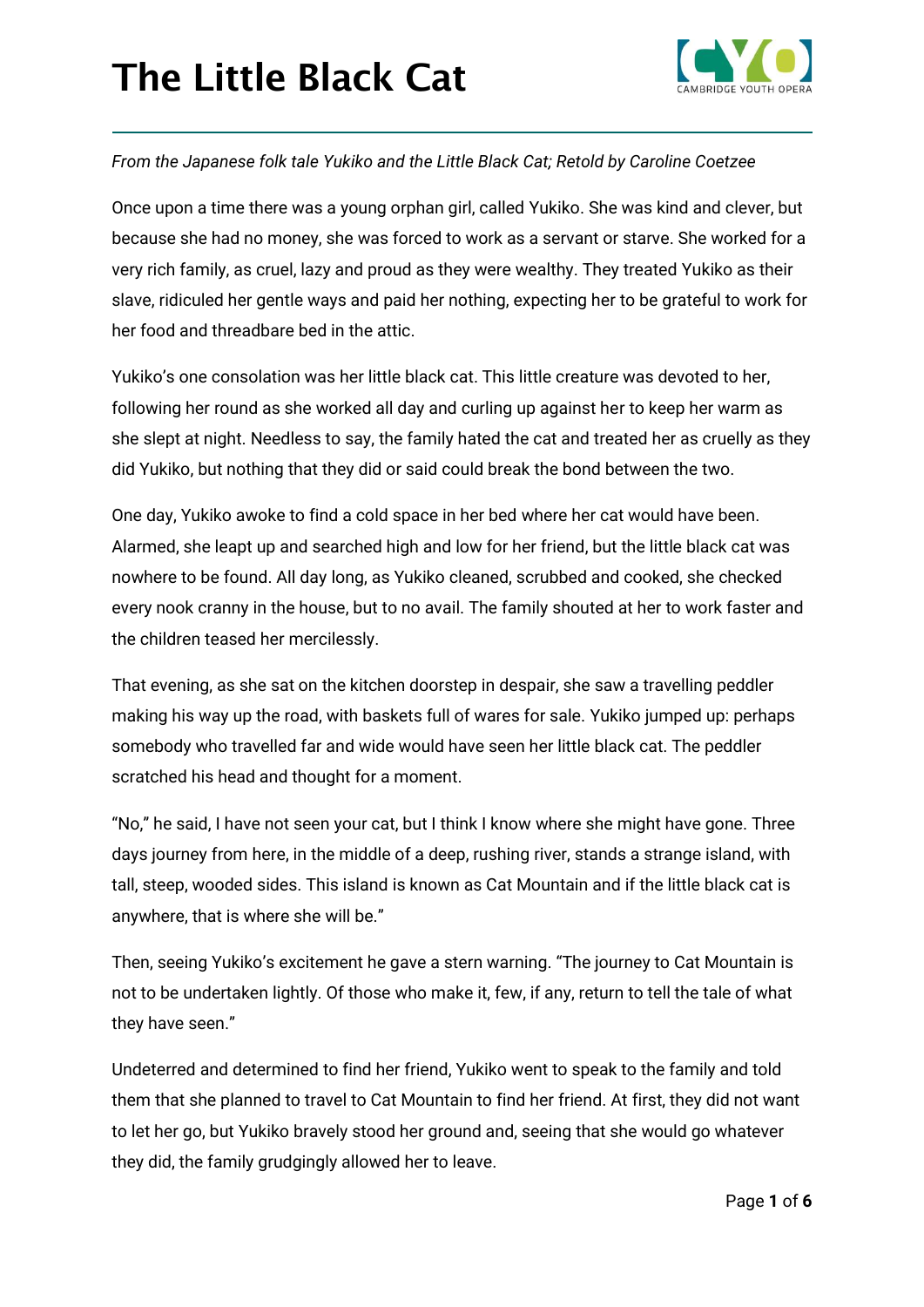

*From the Japanese folk tale Yukiko and the Little Black Cat; Retold by Caroline Coetzee* "But," her mistress sneered, "As you are being so lazy you will have to promise to work twice as hard and twice as long when you come back to make up for the time lost."

"I promise!" gasped Yukiko and hurried away before anybody could change their mind.

Quickly Yukiko packed a little bundle with the stale crusts that would have been her supper and set off down the road to the River. It was a long and tiring journey on foot and, by the time she reached the River on the third day, her meagre rations were long eaten, Yukiko was exhausted and hungry and the sun was sinking low in the sky. Nevertheless, she bravely set off up and down the riverbank to find a place to cross.

The River was deep and fast flowing and Yukiko quickly realised that she would need somebody to ferry her across, but she could find nobody to make the journey, especially so close to nightfall. Cat Mountain was too dangerous, said everybody she met. It was not worth all the money in the world to take her and anyway, she had no money at all.

Finally, as Yukiko stood despairing by the water, an old woman who had been watching her, came over and asked her why she was so desperate to cross to Cat Mountain.

"I have lost my little black cat," Yukiko explained. "She was the only thing in the world who cared for me and I feel I cannot live without her."

The old woman took pity on her. "I have a boat and can ferry you across," she offered, "But you must take great care and not spend too long on Cat Mountain. It is a dangerous place at the best of times and whatever you do, you must be off the island when darkness falls. Nobody who has stayed on Cat Mountain overnight has ever returned.

"I am not brave enough to stay on the Island, but will row back to the safe side of the River. I will keep watch and if you return in time, I will come and fetch you back to safety."

Quickly, the old woman took Yukiko to where her boat was moored and rowed her across to Cat Mountain. Yukiko thanked her and leapt out of the boat, setting forth bravely into the forest that clad the mountainside. The old woman rowed back more slowly, turning frequently and sighing sadly as she watched Yukiko disappear into the trees.

Before long, Yukiko stumbled across a path leading through the forest and up the mountain. It was dark under the trees and only a few rays of low sunlight pierced the gloom. As she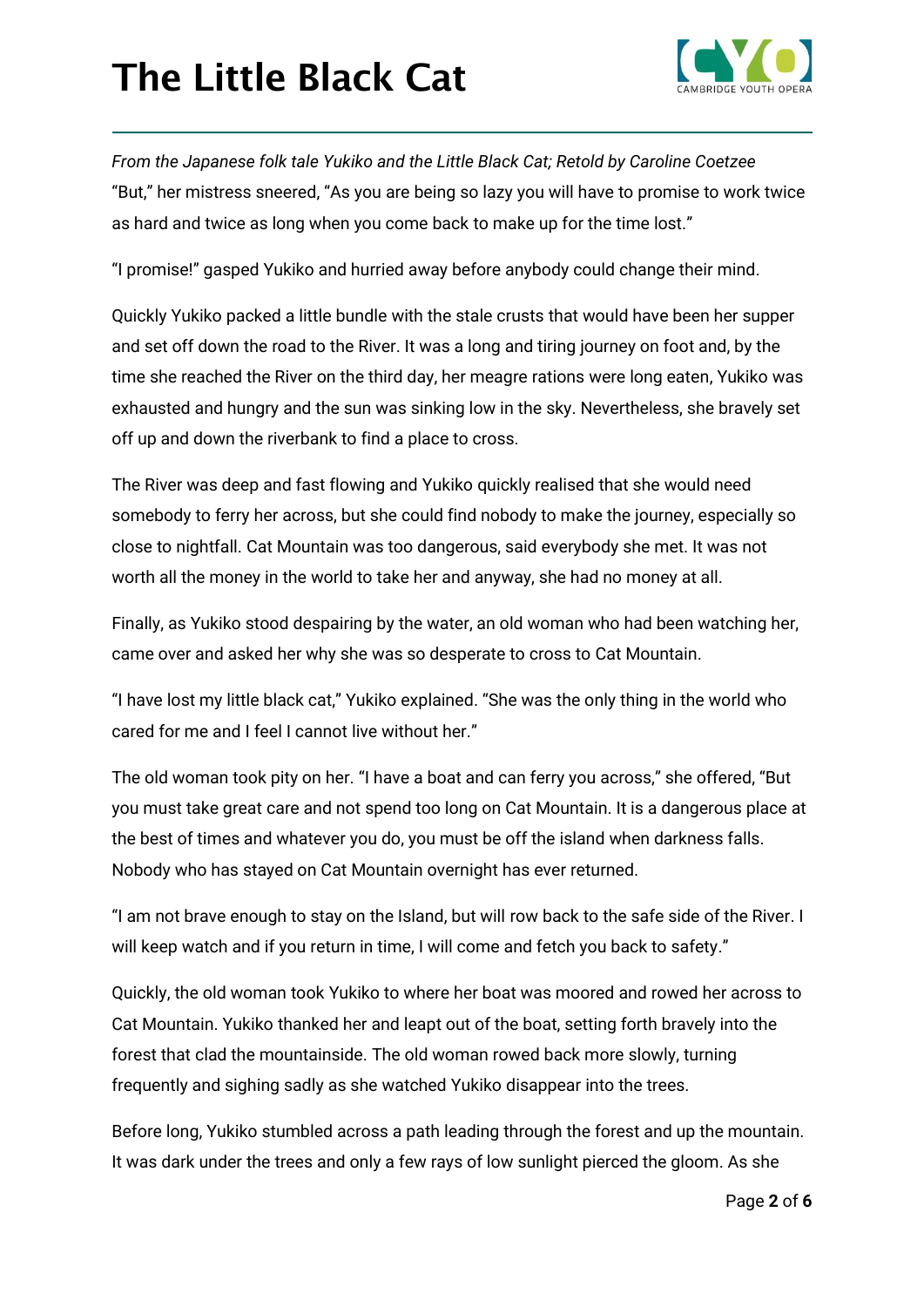

*From the Japanese folk tale Yukiko and the Little Black Cat; Retold by Caroline Coetzee* climbed, Yukiko heard strange noises among the trees: muted growls and hisses came from the undergrowth, interspersed with half heard words she could not make out. Still, she continued bravely on till the path opened up before her and, bathed in the light of the setting sun, she saw a most extraordinary village.

The houses in this strange place were made of carved wood; some were on the ground and some were suspended from or balanced on the branches of the trees. All were linked by stairs and walkways, which swayed gently in the evening breeze. Every window was dark, but in front of one of the houses a lantern was lit, its warm light seeming to beckon Yukiko towards its door.

Cautiously Yukiko approached the house and even more cautiously, she knocked on the door. At first there was no response, but then the door slid silently open and Yukiko found herself face to face with a strange and beautiful woman. She was not much taller than Yukiko herself, with short, soft ginger hair and eyes as green as grass. And such strange eyes they were, with no whites at all, and pupils like a slit down the middle.

Yukiko gathered all her courage. "I have come to find my friend, the little black cat" she explained.

The woman said nothing, but beckoned for Yukiko to follow her into the house. As she did so, Yukiko noticed that her nails were long and sharp and hooked at the end. Down a dim passageway they went, till the woman opened a door to one side, gestured to Yukiko to enter and then left, still without saying a word.

As Yukiko entered the room, the door closed behind her and soft lights blossomed from lanterns around the walls. The room was beautifully panelled and hung with tapestries of trees and vines and flowers, as though the forest had come inside the walls. The only furniture was a simple table and two chairs. Yukiko sat on one and waited. As she did so, she heard voices through the walls, growling and hissing, like the voices in the forest. It seemed again that she could almost hear words among the noises, words that she could not quite hear, but which sounded threatening and terrifying.

Just as Yukiko was about to lose her nerve, the door of the room opened and in came a very strange creature. She too looked like a small, delicately built woman, but on her shoulders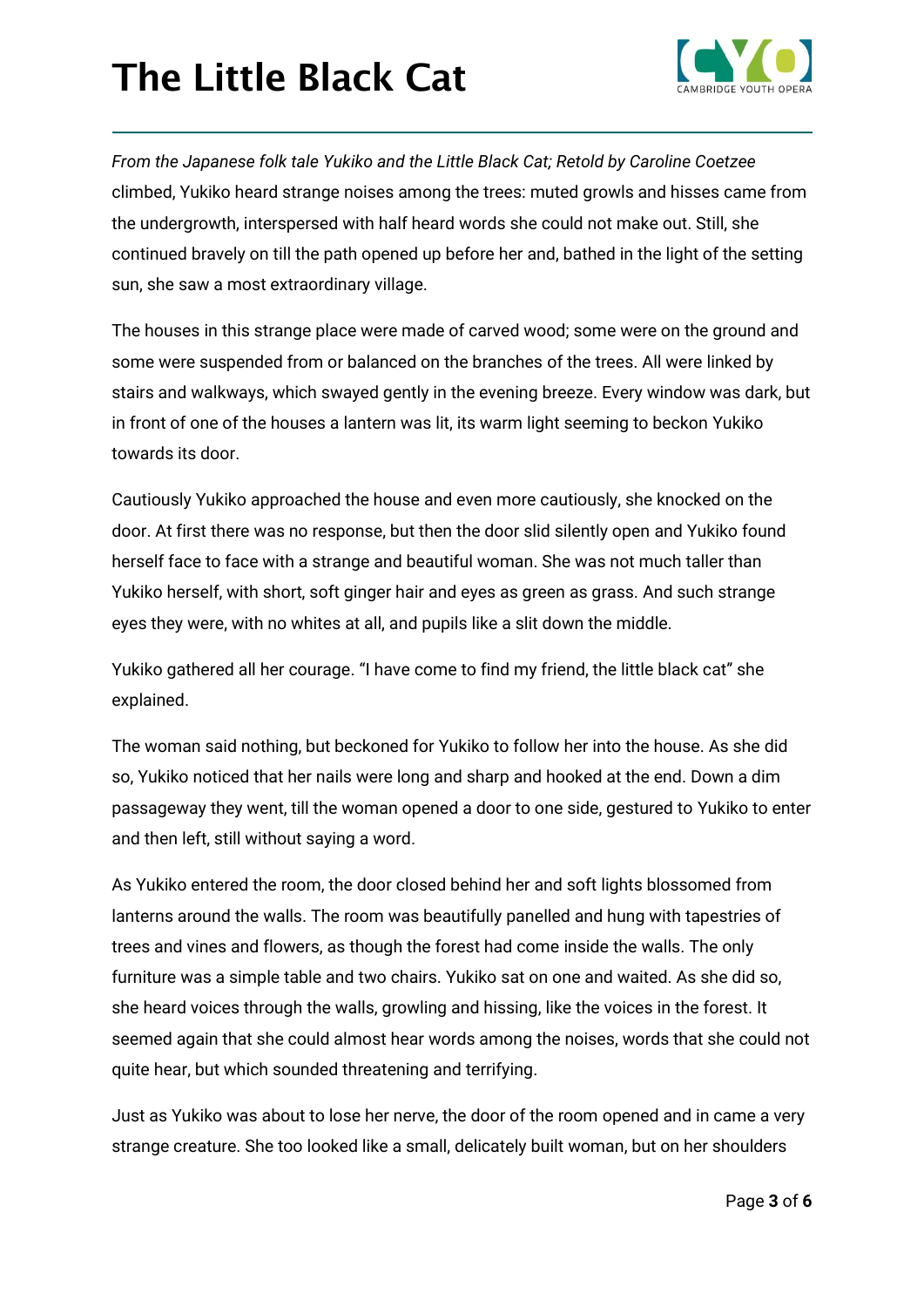

*From the Japanese folk tale Yukiko and the Little Black Cat; Retold by Caroline Coetzee* sat the head and neck of a cat. And not just any cat. Yukiko instantly recognised the face of her darling little black cat.

The friends fell joyfully into each other's arms. For a few moments they held each other close, then the little black cat broke away

"Yukiko," she asked gravely, "Why have you come to Cat Mountain?"

"Oh, my only friend," replied Yukiko, "I was so lonely! I felt I couldn't live, not knowing what had happened to you."

The little black cat looked worried. "That was brave," she said, "But you have put yourself in great danger. Cat Mountain is a haven for cats. When we grow old and tired, it is where we are able to live forever in peace. But it is not safe for humans. In fact, if you stay here once night has fallen and the darkness I complete, your very life is at risk!

"However," she continued, and her voice was gentle, "We still have a little time till sunset and I can give you something to keep you safe."

The little black cat clapped her hands and the woman with the ginger hair appeared again, her green eyes stranger and more cat like than ever. She was carrying a large tray on which were bowls of delicious smelling food, glasses of clear water and a mysterious parcel, wrapped in string and sealed with wax. It was the best meal Yukiko had ever eaten and even better than the wonderful food was the conversation, as Yukiko and her friend talked of their lives together and everything that had happened since the little black cat left the village.

All too soon, however, the little black cat told Yukiko that it was time for her to go. To stay on Cat Mountain any longer was to meet certain death. Before Yukiko left, the little black cat handed her the parcel.

"Keep this safe," said the cat, "And don't open it till you get home. But if ever you are in danger, shake the parcel and you will be protected."

With that, the little black cat handed Yukiko a lit lantern and the two bid a fond farewell to each other. Then woman with the green eyes appeared, looking more catlike than ever and guided Yukiko silently back to the path down the mountain.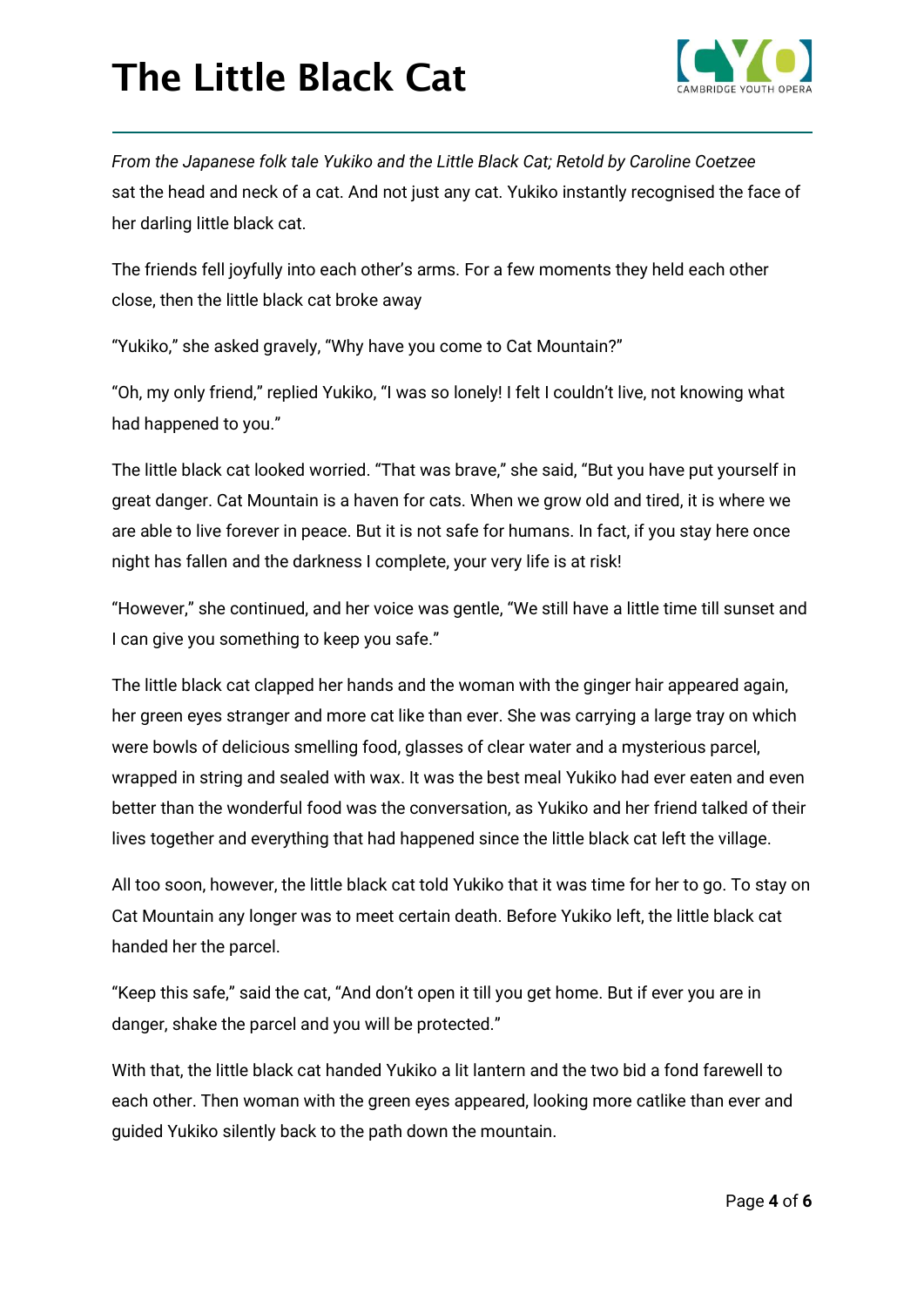

*From the Japanese folk tale Yukiko and the Little Black Cat; Retold by Caroline Coetzee* The sun had set and long shadows were reaching between the trees as night approached. Yukiko's eyes were full of tears as she set out, as she knew that this was the last time she would see the little black cat. But as she walked quickly between the trees, her sorrow was replaced by fear. The growls and hisses she had heard earlier were closer and louder now and the half-heard words were replaced by weird cries and yowls. On either side of the path, Yukiko saw gleaming eyes in the gloom and even the flash of bright teeth and sharp claws.

Bravely Yukiko clasped the parcel the little black cat had given her and shook it as hard as she could. To her surprise, the parcel emitted a terrifying growling sound and a loud rattle. The noises from the forest immediately stopped and the gleaming eyes blinked out. Yukiko ran down the mountain, shaking the parcel at every noise and shadow till she came out from under the trees to the riverbank.

Imagine her relief when she saw the old woman waiting for her in the boat. She had been very worried and had watched Cat Mountain all evening, till she saw Yukiko's lantern bobbing between the trees. As soon as she spotted the light, she rowed across, so that by the time Yukiko reached the water, all she had to do was to leap into the boat and be rowed to safety.

That night, Yukiko slept in a comfortable bed at the old woman's house and the next morning she set out, with a pack full of provisions to last her the journey back.

Three days later, Yukiko arrived at the house of the rich family, happier and better fed than she had been for many years. The family were very surprised to see her, as they had given her up for lost and begun to look for another servant. In truth they could not find anybody willing to work for nothing, so they were pleased at Yukiko's return and asked what had happened to her.

Yukiko told them everything, finally taking out the parcel and giving it a shake to show how it growled and rattled. Then she carefully broke the seal and unwrapped it. Imagine everybody's surprise, when they saw that the parcel contained a painting of a dog, with glaring eyes and enormous teeth. When Yukiko shook the parcel, the dog growled and gold coins came rattling and tumbling out of its mouth. Startled, Yukiko shook the parcel again and more gold coins came pouring forth.